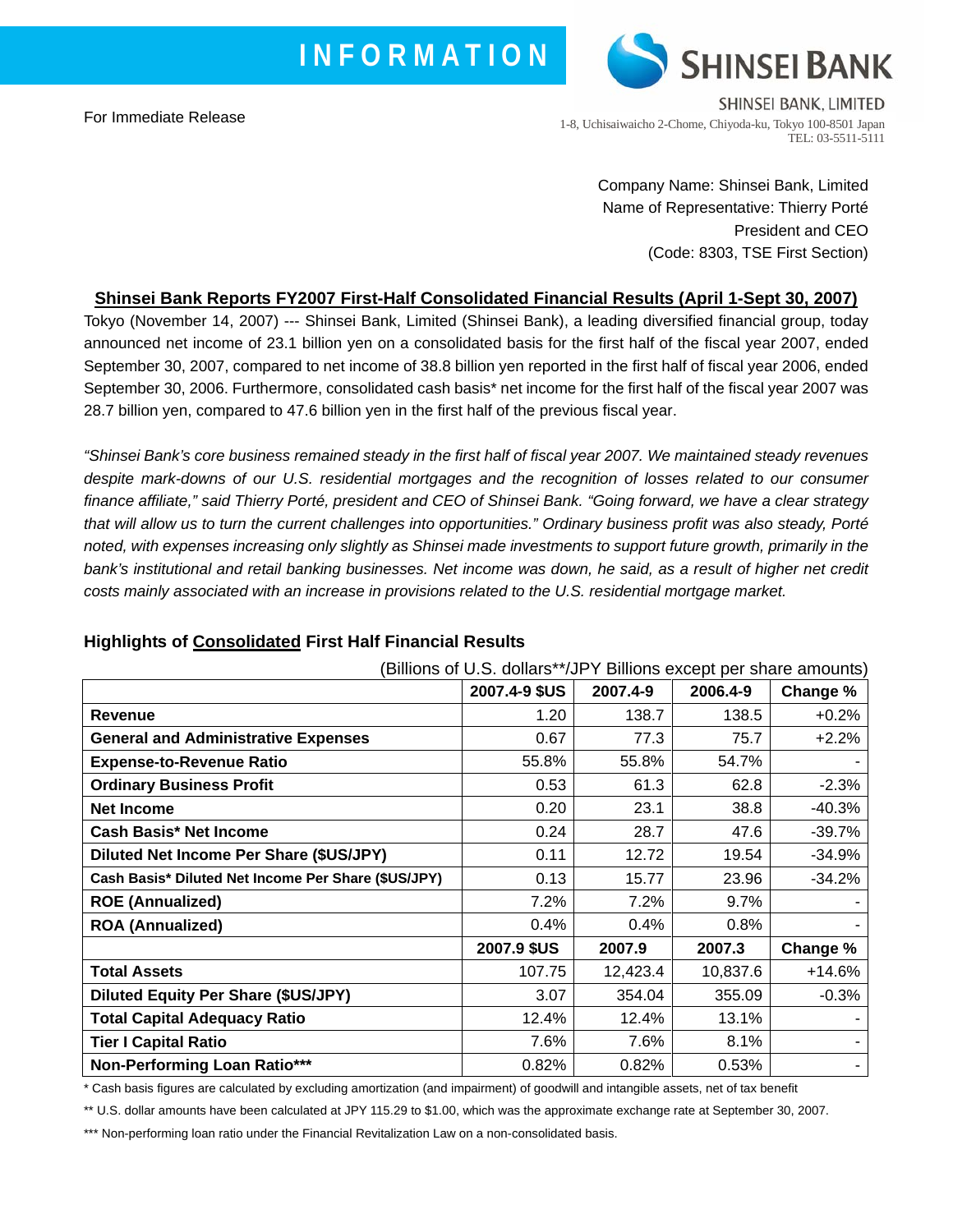## **Balance Sheet: Continued growth while maintaining capital strength**

Shinsei Bank's **total assets** increased from 10,837.6 billion yen at March 31, 2007, to 12,423.4 billion yen at September 30, 2007. The increase was due to an increase in call loans, securities and loans and bills discounted. Call loans increased from 43.1 billion yen on March 31, 2007, to 736.1 billion yen on September 30, 2007. Securities increased from 1,854.6 billion yen to 2,368.5 billion yen due to a higher balance of corporate bonds, overseas securities and JGBs. Loans and bills discounted increased from 5,146.3 billion yen on March 31, 2007, to 5,456.5 billion yen as of September 30, 2007, due mainly to growth in demand for non-recourse and housing loans.

**Total deposits and negotiable certificates of deposit** increased 449.7 billion yen or 8.3% to 5,870.6 billion yen, compared to March 31, 2007. Shinsei Bank has been diversifying its funding sources through deposits from retail and institutional customers. The retail and institutional deposit balances stood at 3,563.9 billion yen and 2,306.6 billion yen, respectively, on September 30, 2007.

Shinsei Bank's **capital ratios** remained strong with a **Tier I ratio** of 7.6% and a **total capital adequacy ratio** of 12.4% on September 30, 2007, on a Basel II basis.

#### **Income Statement: Steady revenues and controlled expenses**

The consolidated results for the first six months of fiscal 2007 reflect steady performance in institutional banking, good progress at APLUS Co., Ltd. (APLUS) and steady results at Showa Leasing Co., Ltd. (Showa Leasing). The results also include gains from the sale of Life Housing Loan Co., Ltd. (LHL) of 10.3 billion yen, net of taxes.

**Total revenue** for the six months of fiscal year 2007 was 138.7 billion yen or 0.2% higher than in the first half of the previous fiscal year as higher net interest income, mainly due to the higher balance of loans, helped balance lower non-interest income. Non-interest income declined due mainly to mark-downs associated with our U.S. residential mortgage exposure, losses at our consumer finance affiliate and lower net trading income.

**General and administrative expenses** for the first half of fiscal 2007 increased 2.2% year on year to 77.3 billion yen as expenses required in the institutional and retail banking to support business growth were partly offset by continued expense rationalization and restructuring activities at APLUS. The expense-to-revenue ratio in the first half of this fiscal year was 55.8%, compared to a ratio of 54.7% in the first half of the previous fiscal year.

The 25.4 billion yen increase in **net credit costs** to 30.7 billion yen for the first half of fiscal year 2007 was due mainly to higher credit provisions in our institutional banking business related to our exposure to the U.S. residential mortgage market and to a lesser extent due to higher credit costs in our consumer and commercial finance business.

**Amortization of goodwill and intangible assets** associated with the acquisition of consumer and commercial finance companies was 6.1 billion yen for the six months ended September 30, 2007, compared with 10.5 billion yen in the first half of the previous fiscal year. The decline largely relates to the significant write-down of goodwill and intangible assets at March 31, 2007.

As a result, **consolidated net income** for the first six months of fiscal year 2007 was 23.1 billion yen, compared to 38.8 billion yen in the same period of the previous fiscal year.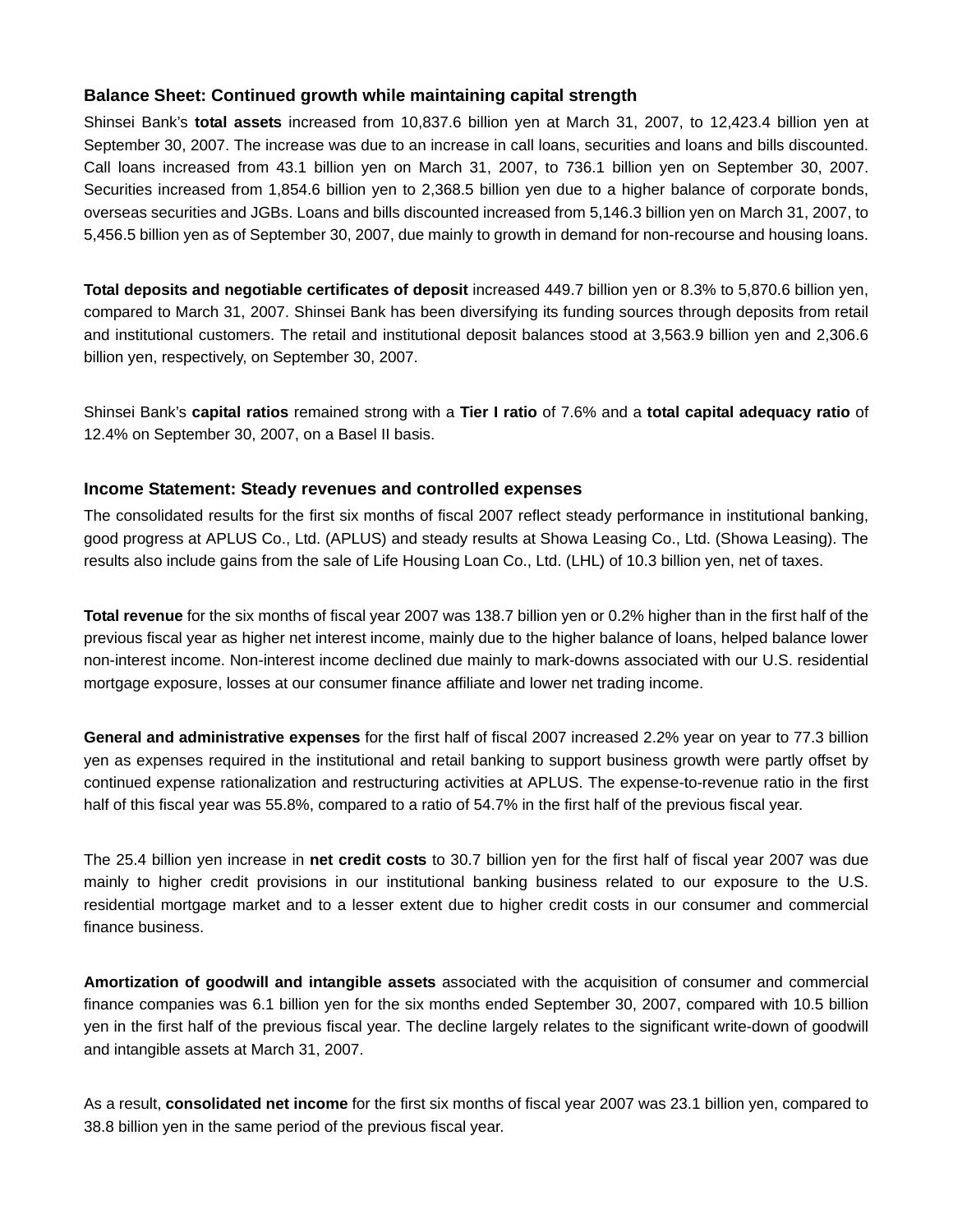## **Business Line Results**

#### **Institutional Banking: Steady loan demand and rising asset prices help drive strong performance**

The institutional banking business continued to see steady demand for corporate loans and stronger growth in non-recourse lending as an ongoing increase in asset prices contributed to a strong performance in the credit trading business.

Total revenue was 58.7 billion yen for the first six months of fiscal year 2007, an increase of 6.3% compared to the same period in fiscal year 2006, despite the recognition of mark-downs related to our exposure in the U.S. residential mortgage market. Ordinary business profit for the first half of fiscal year 2007 was 32.8 billion yen, compared to 33.3 billion yen in the same period of the previous fiscal year due to higher costs as we added employees to expand operations. Ordinary business profit after net credit costs (recoveries) declined from 50.5 billion yen in the first half of the previous fiscal year to 28.6 billion yen in the first half of this fiscal year due mainly to an increase in provisions associated with the U.S. residential mortgages market.

#### **Consumer and Commercial Finance: Focusing on better quality customers**

Loans in the consumer and commercial finance business decreased from 424.9 billion yen on March 31, 2007, to 334.2 billion yen on September 30, 2007, due mainly to the sale of LHL in the first quarter of this fiscal year and to a lesser extent a lower balance of loans at APLUS due to the increased focus on quality white-zone customers.

Total revenue declined to 56.4 billion yen in the six months ended September 30, 2007, compared to 60.7 billion yen in the first half of fiscal year 2006, due mainly to the recognition of losses at our consumer finance affiliate Shinki Co., Ltd. (Shinki), an increased focus on higher quality white-zone customers in our consumer finance operations and the absence of revenues from LHL. The lower revenue was mainly offset by lower expenses at APLUS. As a result, the business generated ordinary business profit of 25.4 billion yen in the first half of fiscal year 2007, compared to 25.7 billion yen in the same period of the previous fiscal year. Higher net credit costs resulted in ordinary business profit after net credit costs of 0.5 billion yen in the first half of this fiscal year, compared to 5.5 billion yen in the same period of the previous fiscal year.

#### **Retail Banking: Continued growth in customer base and diversification of revenue sources**

Retail loans outstanding, which mainly include housing loans, in the retail banking business, increased by 21.7% from 639.5 billion yen on March 31, 2007, to 778.3 billion yen as of September 30, 2007, mainly as a result of the increase in housing loan customers, who now total almost 32,000. Assets under management increased slightly on March 31, 2007, due to the steady balance of retail deposits and increases in mutual funds and variable annuities. Shinsei Bank now has over two million account holders.

Total revenue was 18.0 billion yen in the first half of this fiscal year compared to 19.5 billion yen in the same period of the previous fiscal year. Net interest income increased year on year, but non-interest income was lower due mainly to a decline in deposit-related option income related to structured deposits. The business recorded an ordinary business loss of 2.2 billion yen for the six months of fiscal year 2007, compared to an ordinary business profit of 0.1 billion yen during the same period of the previous fiscal year due to the lower revenues and higher expenses that resulted mainly from the expansion of distribution channels and growth in customer-driven transactions.